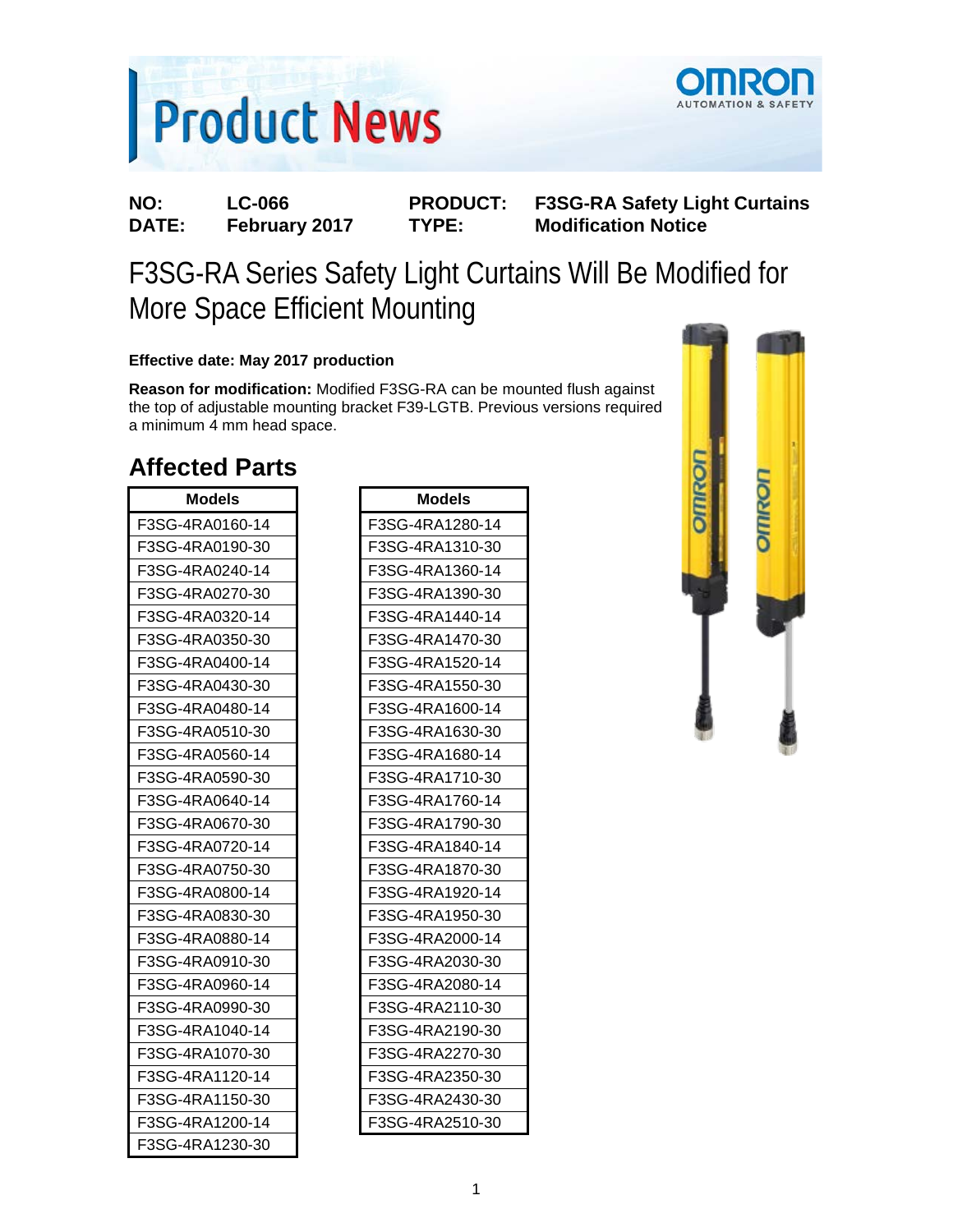## **Detail of Differences**

### **Top Cap Shape Modification**